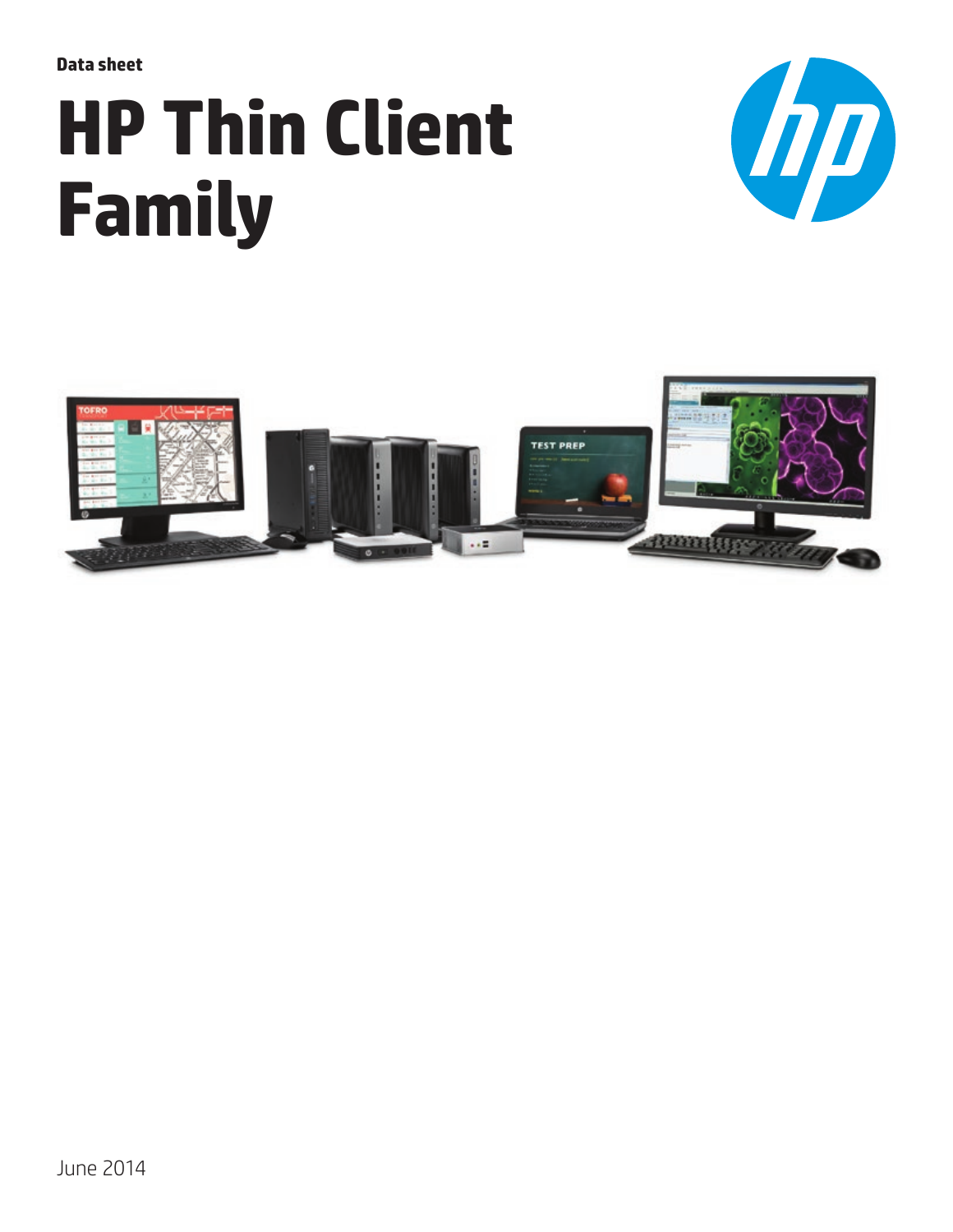







Enjoy rich multimedia performance, enterprise level data security, simplified management, and lower costs with HP Thin Clients.

## **HP Zero Clients**

#### **Zero in on a better VMware client.**

HP Zero Clients are designed for VMware environments with the latest PCoIP technology ideal for graphics-intensive applications that need workstation-like performance and support for dual monitors.<sup>7</sup> No operating system or moving parts mean HP Zero clients require zero management. Deployment is simple and viruses are history. As HP's most secure endpoints, HP Zero Clients keep your data safe in the datacenter—only pixels are transferred. Hardware USB authorization and fiber NIC<sup>1</sup> add extra layers of security. Designed for fast PCoIP, Amazon Workspace and VMware, HP Zero Clients are an ultra-low-cost-per-seat solution with ultra performance and reliability.

## **HP Smart Zero Clients**

#### **Simple, reprogrammable, and affordable zero clients for client virtualization.**

HP Smart Zero Clients are built for client virtualization environments that demand PC-like performance, flexible protocol support and zero management. Enjoy easy setup and simple management, with auto-sensing technology that adapts to your environment. Experience outstanding performance, choice of two form factors, a multi-protocol operating system optimized for Citrix® XenDesktop®, VMware Horizon View, and Microsoft Session Virtualization via RDP.

## **HP Flexible Thin Clients**

#### **HP's ultimate blend of performance, security and flexibility.**

Get the highest performance, security and operational flexibility in our thin client portfolio with HP Flexible Thin Clients. The latest AMD® processors deliver cutting-edge performance for true PC-like multimedia, CAD, and other computing-intensive applications in multi-protocol environments. Numerous expansion options and legacy ports support multiple peripherals. Enjoy native support for up to quad-digital displays. Quick-configuration tools, and optional integrated enterprise-class wireless make IT support easier. Choose from a wide variety of 32 and 64-bit Microsoft Windows® Embedded and **[HP optimized operating systems](http://www.hp.com/go/thinpro)**.

## **HP Mobile Thin Client**

#### **Thin, light mobility with reliable security, efficient manageability and convenient accessibility.**

Hit the road with reliable security and efficient manageability with the HP mt41 Mobile Thin Client. Connect wherever you have access to the cloud<sup>4</sup> with this thin, light and conveniently accessible mobile device. Rest easy with multiple security features and quick access to shared data, all within an enterprise-grade durable design.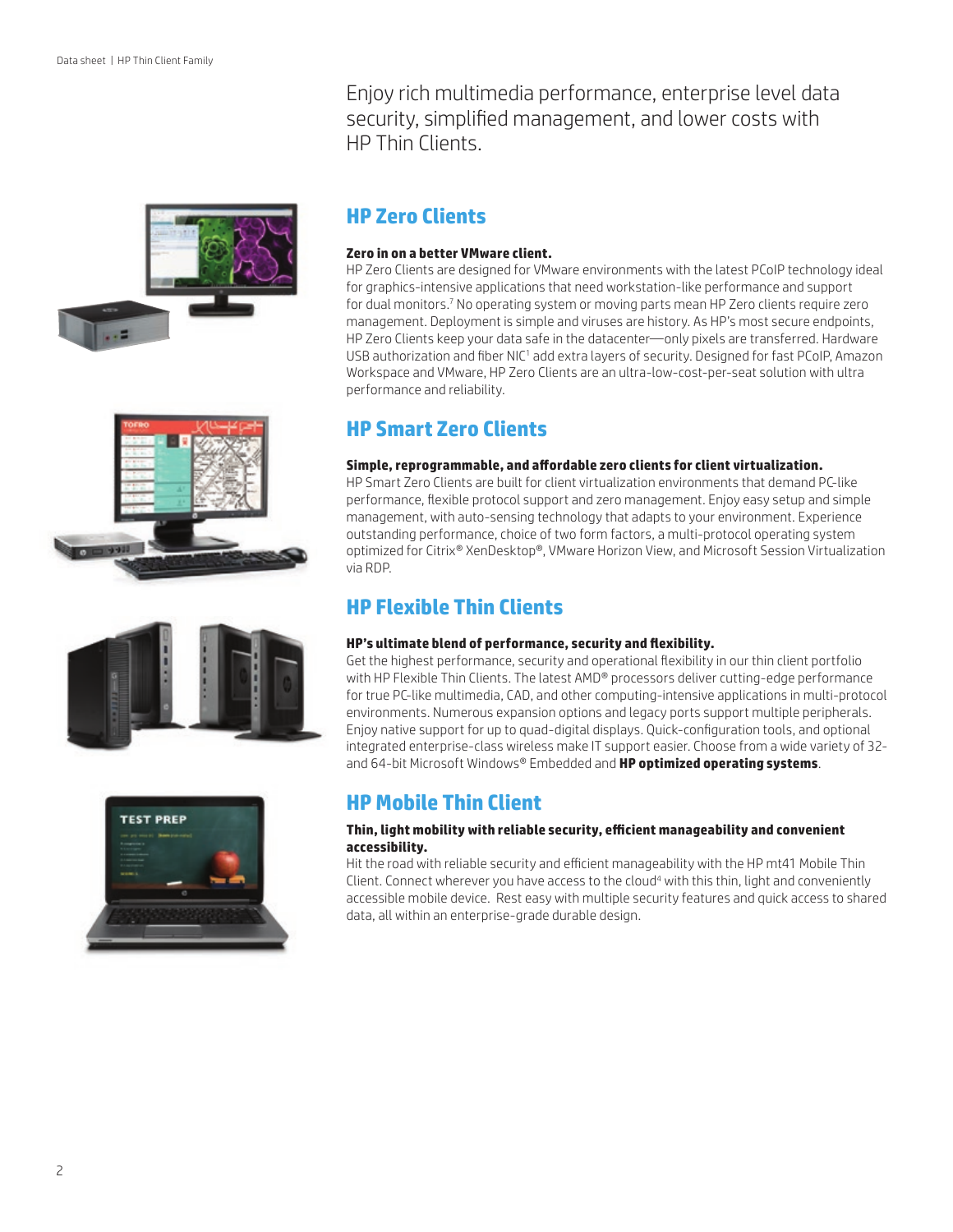## **Operating Systems and Software**

## **HP ThinPro**

#### **More flexibility. More freedom.**

Get the highest customization per user with HP ThinPro—featuring a new, simplified graphical user interface. Customize properties, rich graphics, terminal emulation connections, and permissions. Print locally and enable concurrent virtualization sessions. Create multiple experiences and roll back to previous configurations with "snapshot" restore points. Switch between HP ThinPro and HP Smart Zero, or customize your own experience—all from one centralized interface.

For more information go to [hp.com/go/thinpro](http://www.hp.com/go/thinpro)

### **HP Smart Zero**

#### **Log in and get to work.**

Boot directly into the user log-in on the server or pre-configured portal with no device training or user interface required. Easily switch between protocols with no OS re-installation. Enjoy simple management through HP Smart Client Services and HP Device Manager software.

## **HP and Windows Embedded**

#### **A familiar interface.**

Work efficiently with Windows Embedded, the thin client operating system you're already wellacquainted with. Reduce the cost of training and tools and make maintenance and roll-outs a breeze. Help prevent unauthorized updates and viruses with an integrated Write Filter. Take advantage of broad-range support for peripherals, drivers, and applications.

## **HP Device Manager**

#### **Making your life easy to manage.**

HPDM provides full life cycle management for HP Thin Clients; from initial discovery, deployment and configuration to maintenance and EOL of product. IT administrators can control and make decisions about their IT resources locally or remotely with HPDM which provides detailed asset information through a simple console "dashboard". With just one software you can do it all—track, configure, upgrade, clone, and manage up to thousands of thin client devices. So, kick back and relax. We do the hard work so you can focus on your key business initiatives. Device deployment, task automation, compliance management, and policy-based security management.

For more information go to [hp.com/go/hpdm](http://www.hp.com/go/hpdm)

## **HP Velocity**

#### **Accelerate network performance.**

Improve network performance and the end-user experience with HP Velocity software, which optimizes network traffic for remote desktops and application streaming, IDs and fixes bottlenecks, and simplifies IT troubleshooting.

For more information go to [hp.com/go/velocity](http://www.hp.com/go/velocity) 

## **HP Remote Graphics Software**

#### **Work virtually anywhere.**

.

Access your workstation- or server-based graphic-rich applications and collaborate remotely in real time from any PC, Thin Client or Windows tablet with HP Remote Graphics Software (RGS).16

#### **Network performance improvements with HP Velocity**

Figure 1. Effective network performances seen by user under different network conditions.

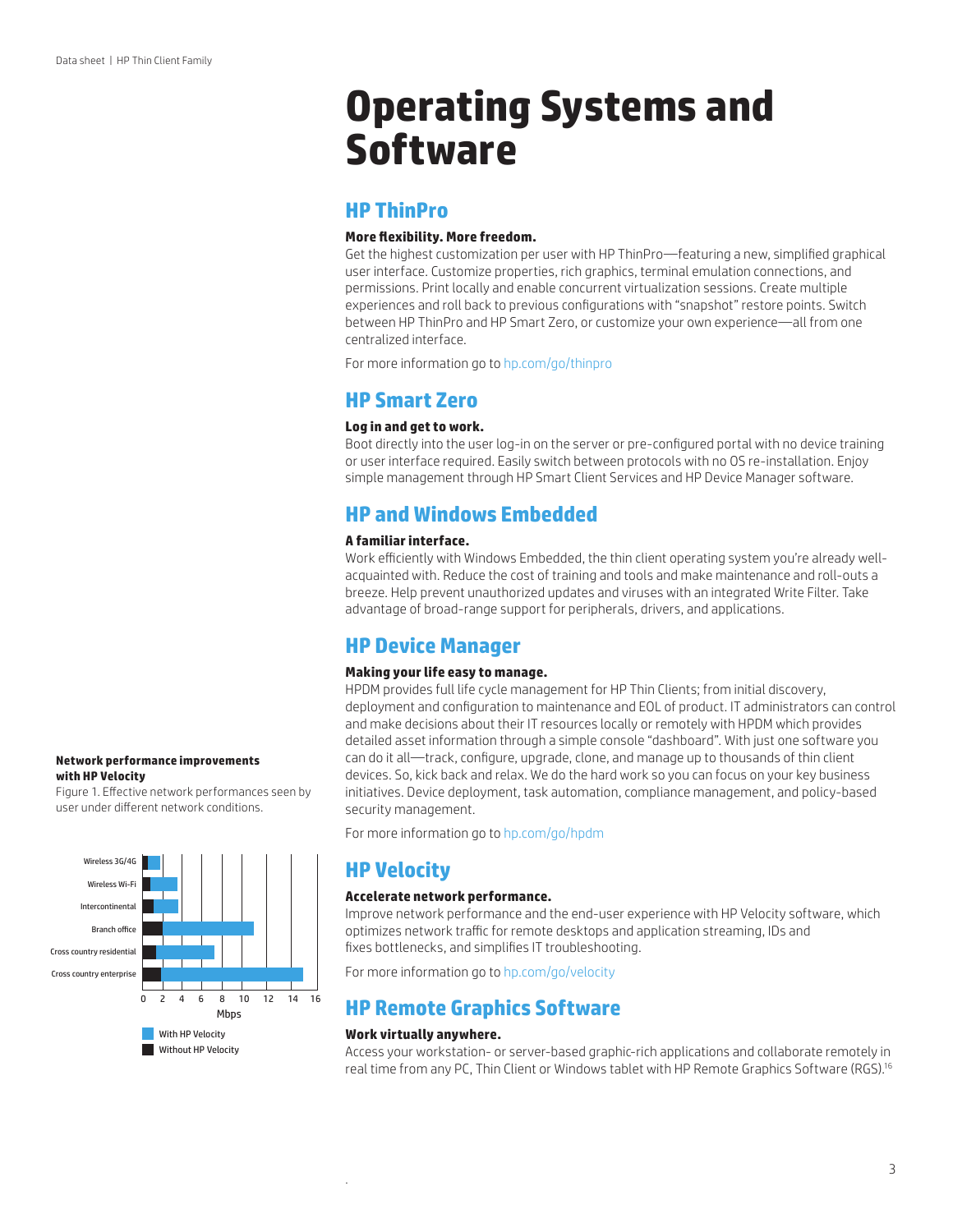## **HP Thin Client Portfolio**

| Series                                 | Zero                                                                       | <b>Smart Zero</b>                                                                              |                                                                                                                            | Mobile                                                                                                                                                                                                                                                                 |                                                                                                                                                                                        |                                                                                                                                                                                                                           |  |  |  |
|----------------------------------------|----------------------------------------------------------------------------|------------------------------------------------------------------------------------------------|----------------------------------------------------------------------------------------------------------------------------|------------------------------------------------------------------------------------------------------------------------------------------------------------------------------------------------------------------------------------------------------------------------|----------------------------------------------------------------------------------------------------------------------------------------------------------------------------------------|---------------------------------------------------------------------------------------------------------------------------------------------------------------------------------------------------------------------------|--|--|--|
| <b>Platforms</b>                       | t310/t310 AiO                                                              | t410/t410 AiO                                                                                  | t520                                                                                                                       | t620/t620 PLUS                                                                                                                                                                                                                                                         | t820                                                                                                                                                                                   | mt41                                                                                                                                                                                                                      |  |  |  |
| <b>Processor and memory</b>            |                                                                            |                                                                                                |                                                                                                                            |                                                                                                                                                                                                                                                                        |                                                                                                                                                                                        |                                                                                                                                                                                                                           |  |  |  |
| Processor                              | <b>TERA2321</b><br>PCoIP<br>Zero Client<br>processor                       | Texas Instruments<br><b>TMS320</b><br>DM8148 ARM®<br>Cortex™-A8                                | AMD GX-212JC<br>1.2GHz dual-core<br>SOC APU with<br>AMD Radeon HD<br>Graphics <sup>11</sup>                                | AMD GX-217GA Dual-Core APU<br>with AMD Radeon HD 8280E<br>graphics (1.65 GHz); AMD<br>GX-415GA Quad-Core <sup>12</sup> APU with<br>AMD Radeon HD 8330E (1.5 GHz);<br>AMD GX-420CA Quad- Core APU<br>with AMD Radeon HD 8400E<br>graphics (2 GHz)                       | Intel® Core™ i5-4570S<br>Quad Core 2.9 GHz<br>Processor with Intel HD<br>4600 Graphics<br>Intel® Pentium™ G3220 3.0 GHz<br>with Intel HD Graphics                                      | AMD Dual-Core<br>A4-5150M APU with<br>Radeon HD 8350G<br>Graphics (2.7 GHz;<br>1 MB L2 cache) <sup>11</sup> ; AMD<br>Dual-Core A4-4300M<br>APU with Radeon HD<br>7420G Graphics (2.5<br>GHz; 1 MB L2 cache) <sup>11</sup> |  |  |  |
| Flash/RAM <sup>3</sup>                 | 32 MB/512 MB                                                               | 4GB/1GB eMMC<br>2 GB eMMC                                                                      | 32GB/4-8GB                                                                                                                 | 16 GB/4-16GB                                                                                                                                                                                                                                                           | 16 GB SSD/4-16 GB                                                                                                                                                                      | $1 - 8$ GB / 4 GB                                                                                                                                                                                                         |  |  |  |
|                                        |                                                                            | Video and audio (All HP desktop thin clients support widescreen resolutions and headphone/mic) |                                                                                                                            |                                                                                                                                                                                                                                                                        |                                                                                                                                                                                        |                                                                                                                                                                                                                           |  |  |  |
| Maximum<br>resolution <sup>7</sup>     | t310<br>1920 x 1200<br>2560 x 1600 <sup>5</sup><br>t310 AiO<br>1920 x 1080 | t410<br>1920 x 1200<br>t410 AiO<br>1366 x 768                                                  | 1920 x 1200                                                                                                                | 2560 x 1600                                                                                                                                                                                                                                                            | 2560x1600                                                                                                                                                                              | 2560 x 1600                                                                                                                                                                                                               |  |  |  |
| Monitor<br>support <sup>6</sup>        | t310<br>DVI-I and DVI-D<br>t310 AiO<br>DVI-I and VGA                       | t410<br>VGA, DisplayPort 1.1a<br>t410 AiO<br><b>Built-in Monitor</b>                           | 2 x DisplayPort.<br>$1 \times VGA$                                                                                         | 2 x DisplayPort 1.2, or 1 x<br>DisplayPort 1.2 and 1 x VGA<br>(some models)<br>PLUS: optional graphics<br>configurations up to 4 monitors                                                                                                                              | 2 x DisplayPort 1.2 ports plus VGA<br>port support up to 3 monitors when<br>configured with an Intel Core i5 CPU<br>and utilizing the on-board Intel® HD<br>4600 Graphics card.        | Dual: VGA and<br>DisplayPort v1.2<br>High-definition<br>displays                                                                                                                                                          |  |  |  |
| Touchscreen<br>support <sup>8</sup>    | No                                                                         | No                                                                                             | No                                                                                                                         | Yes                                                                                                                                                                                                                                                                    | Yes                                                                                                                                                                                    | No                                                                                                                                                                                                                        |  |  |  |
| <b>Networking</b>                      |                                                                            |                                                                                                |                                                                                                                            |                                                                                                                                                                                                                                                                        |                                                                                                                                                                                        |                                                                                                                                                                                                                           |  |  |  |
| Integrated<br>Networking               | 10/100/1000 Mbit/<br>sec Ethernet                                          | 10/100/1000<br>Mbit/sec Ethernet<br>10/100 Ethernet<br>when using Power<br>over Ethernet (POE) | 10/100/1000 GbE<br>Mbit/sec Ethernet    Mbit/sec Ethernet                                                                  | 10/100/1000                                                                                                                                                                                                                                                            | 10/100/1000<br>Mbit/sec Ethernet                                                                                                                                                       | 10/100/1000<br>Mbit/sec Ethernet:<br>Broadcom 802.11<br>a/b/g/n with dual<br>antennas <sup>4</sup>                                                                                                                        |  |  |  |
| Networking<br>Options                  | Wake on LAN (WoL)<br>using magic packet.                                   | N/A                                                                                            | Optional wireless<br>802.11 a/g/n 2x2<br>dual and mini card<br>with Bluetooth<br>NIC <sup>13</sup> , Wake on<br>LAN module | Broadcom 802.11 a/b/g/n with<br>dual antennas on select models <sup>4</sup> ;<br>Broadcom 802.11ac <sup>13</sup> with dual<br>internal antennas: HP 100 Mbps<br>Mini-PCIe SC Fiber NIC factory-<br>installed option (cannot be installed<br>simultaneously with Wi-Fi) | Broadcom 802.11 a/b/g/n with dual<br>antennas on select models <sup>4</sup><br>HP 100 Mbps Mini-PCIe SC<br>Fiber NIC factory option (cannot be<br>installed simultaneously with Wi-Fi) | HP lt4111 LTE/EV-<br>DO/HSPA+ Mobile<br>Broadband; HP lt4112<br>LTE/HSPA+ Mobile<br>Broadband                                                                                                                             |  |  |  |
| I/O and expansion                      |                                                                            |                                                                                                |                                                                                                                            |                                                                                                                                                                                                                                                                        |                                                                                                                                                                                        |                                                                                                                                                                                                                           |  |  |  |
| Serial/Parallel<br>PS2/USB             | $0/0/0/6$ (USB 2.0)                                                        | 0/0/0/4                                                                                        | 0/0/0/6 (2x USB<br>3.0, 4x USB 2.0)                                                                                        | Standard: 1/0/2/8 (2x USB 3.0;<br>4x USB 2.0; 2x USB 2.0 hidden)<br>PLUS chassis: 2/2/2/8 (2x USB 3.0;<br>4x USB 2.0; 2x USB 2.0 hidden)<br>(2x USB 3.0; 4x USB 2.0)                                                                                                   | 0/0/2/10<br>(6xUSB 2.0, 4xUSB 3.0)                                                                                                                                                     | 0/0/0/4<br>$(3 \times$ USB 3.0;<br>1x USB 3.0 charging)                                                                                                                                                                   |  |  |  |
| Slot expansion<br>options <sup>9</sup> | No                                                                         | No                                                                                             | No                                                                                                                         | Standard: No<br>No<br>PLUS: 1 HH PCIe x16 card slot<br>(x4 channels)                                                                                                                                                                                                   |                                                                                                                                                                                        | 1 SD/MMC Media<br>Reader                                                                                                                                                                                                  |  |  |  |
| HP cable lock<br>slot                  | Yes                                                                        | Yes                                                                                            | Yes                                                                                                                        | Yes                                                                                                                                                                                                                                                                    | Yes                                                                                                                                                                                    | Yes                                                                                                                                                                                                                       |  |  |  |
| <b>Environmental certifications</b>    |                                                                            |                                                                                                |                                                                                                                            |                                                                                                                                                                                                                                                                        |                                                                                                                                                                                        |                                                                                                                                                                                                                           |  |  |  |
| ENERGY STAR®                           | N/A                                                                        | Yes                                                                                            | Yes                                                                                                                        | Yes                                                                                                                                                                                                                                                                    | Yes                                                                                                                                                                                    | Yes                                                                                                                                                                                                                       |  |  |  |
| EPEAT®10                               | N/A                                                                        | Yes                                                                                            | Yes                                                                                                                        | Yes                                                                                                                                                                                                                                                                    | Yes                                                                                                                                                                                    | Yes                                                                                                                                                                                                                       |  |  |  |
| Low Halogen*                           | N/A                                                                        | Yes                                                                                            | Yes                                                                                                                        | Yes                                                                                                                                                                                                                                                                    | Yes                                                                                                                                                                                    | Yes                                                                                                                                                                                                                       |  |  |  |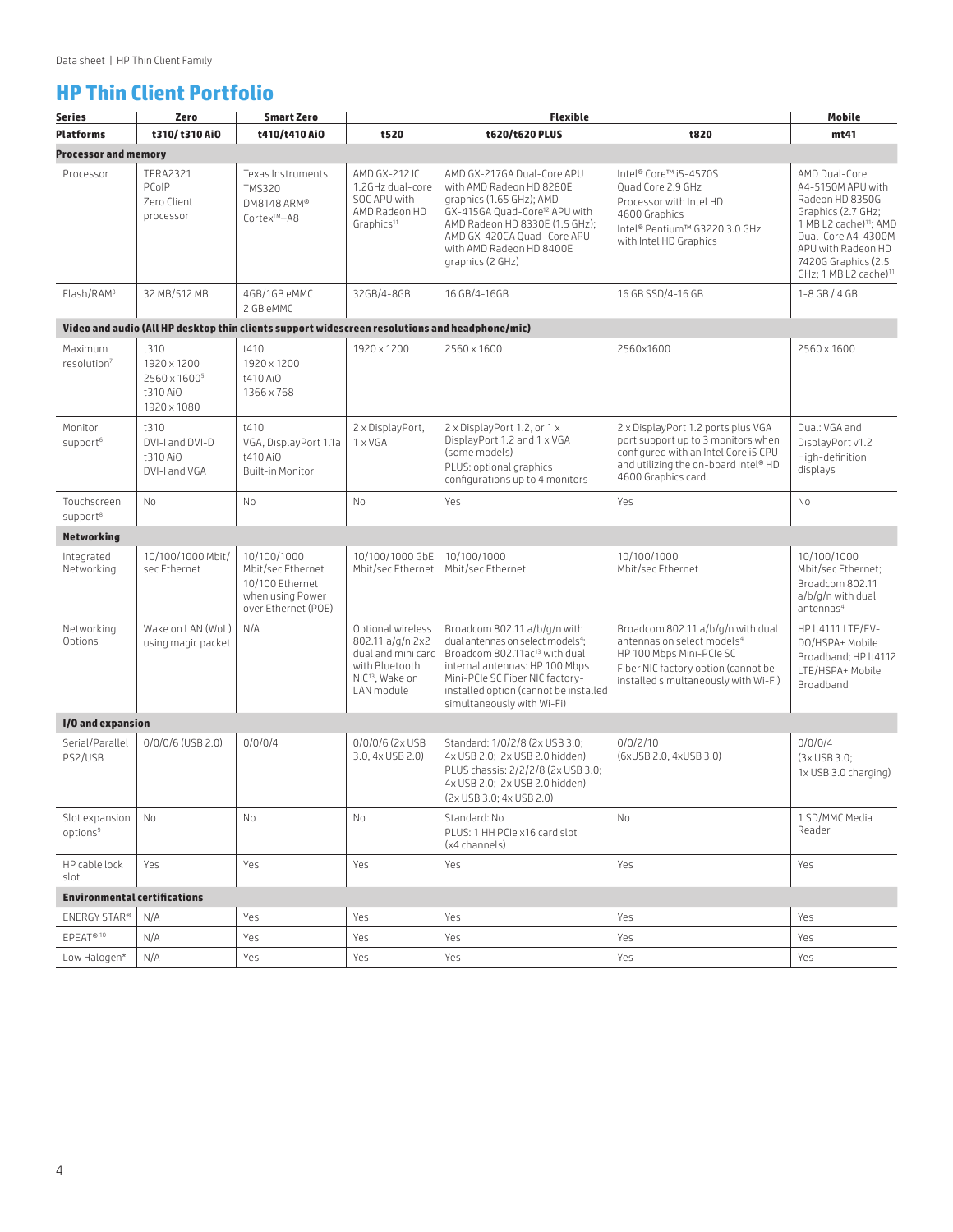## **HP Thin Client Portfolio**

| <b>Software</b><br>specifications              | <b>Windows</b><br><b>Embedded</b>                  | <b>Windows</b><br><b>Embedded</b>                                  | <b>Windows</b><br><b>Embedded</b>                         | <b>Windows</b><br><b>Embedded</b>                      | <b>Windows</b><br><b>Embedded CE 6.0</b> | <b>HP ThinPro</b>                                | <b>HP Smart Zero</b><br>Technology <sup>15</sup>  |
|------------------------------------------------|----------------------------------------------------|--------------------------------------------------------------------|-----------------------------------------------------------|--------------------------------------------------------|------------------------------------------|--------------------------------------------------|---------------------------------------------------|
|                                                | 8 Standard                                         | Standard 7E <sup>14</sup>                                          | Standard 7P <sup>14</sup>                                 | <b>Standard 2009</b>                                   |                                          |                                                  |                                                   |
| <b>Applications</b>                            |                                                    |                                                                    |                                                           |                                                        |                                          |                                                  |                                                   |
| ICA/RDP                                        | $\bullet$                                          | $\bullet$                                                          | $\bullet$                                                 | ٠                                                      | $\bullet$                                | $\bullet$                                        | $\bullet$                                         |
| VDI brokers                                    |                                                    |                                                                    |                                                           |                                                        |                                          |                                                  |                                                   |
| <b>HP Remote Graphics</b><br>Software (HP RGS) | $\bullet$                                          | $\bullet$                                                          | $\bullet$                                                 |                                                        |                                          |                                                  |                                                   |
| HP TeemTalk<br><b>Terminal Emulation</b>       | ٠                                                  | ٠                                                                  | $\bullet$                                                 | $\bullet$                                              |                                          | $\bullet$                                        |                                                   |
| X Windows (X11R6)                              |                                                    |                                                                    |                                                           |                                                        |                                          | $\bullet$                                        |                                                   |
| Java Virtual Machine                           | Add-on                                             | Add-on                                                             | Add-on                                                    | Add-on                                                 | Add-From server                          |                                                  |                                                   |
| API compatibility                              | Win64                                              | Win32                                                              | Win32                                                     | Win32                                                  | CE                                       | Linux                                            |                                                   |
| Local browser                                  | Full Internet<br>Explorer                          | Full Internet<br>Explorer                                          | Full Internet<br>Explorer                                 | Full Internet<br>Explorer                              | <b>Basic Internet</b><br>Explorer        | Mozilla Firefox                                  | Mozilla Firefox for<br>Smart Zero Tech-<br>nology |
| Media player                                   | $\bullet$                                          | $\bullet$                                                          | $\bullet$                                                 | $\bullet$                                              | $\bullet$                                |                                                  |                                                   |
| PDF Reader                                     | $\bullet$                                          | ٠                                                                  | $\bullet$                                                 | $\bullet$                                              |                                          | $\bullet$                                        |                                                   |
| ThinPrint print client<br>(TCP/IP)             | Available<br>directly<br>from vendor               | Available<br>directly<br>from vendor                               | Available<br>directly<br>from vendor                      | Available<br>directly<br>from vendor                   |                                          |                                                  |                                                   |
| <b>Security</b>                                |                                                    |                                                                    |                                                           |                                                        |                                          |                                                  |                                                   |
| File protection                                | Unified Write Filter                               | Enhanced Write filter or<br>File based Write Filter                | Enhanced Write<br>filter or File based<br>Write Filter    | Enhanced Write filter<br>or File based Write<br>Filter | Limited access<br>file system            | Read only file<br>system                         | Downloads<br>firmware at boot                     |
| Locked configuration/<br>accounts              | $\bullet$                                          | $\bullet$                                                          |                                                           |                                                        | $\bullet$                                |                                                  |                                                   |
| Firewall                                       | Microsoft<br>Firewall                              | Microsoft<br>Firewall                                              | Microsoft<br>Firewall                                     | Microsoft<br>Firewall                                  |                                          |                                                  |                                                   |
| Smart Card support                             | $\bullet$                                          | ٠                                                                  | ٠                                                         | $\bullet$                                              | $\bullet$                                | $\bullet$                                        |                                                   |
| <b>Management</b>                              |                                                    |                                                                    |                                                           |                                                        |                                          |                                                  |                                                   |
| HP Device Manager                              |                                                    | $\bullet$                                                          | ٠                                                         | $\bullet$                                              | $\bullet$                                |                                                  |                                                   |
| Microsoft SCCM                                 |                                                    | $\bullet$                                                          |                                                           |                                                        |                                          |                                                  |                                                   |
| Windows Embedded<br>Device Manager             |                                                    |                                                                    |                                                           |                                                        |                                          |                                                  |                                                   |
| <b>Other</b>                                   |                                                    |                                                                    |                                                           |                                                        |                                          |                                                  |                                                   |
| HP Universal Print<br>Driver                   |                                                    | $\bullet$                                                          | $\bullet$                                                 |                                                        |                                          |                                                  |                                                   |
| HP Velocity                                    |                                                    | $\bullet$                                                          |                                                           | $\bullet$                                              |                                          | $\bullet$                                        |                                                   |
| Available Platforms                            | HP t520, HP t610,<br>HP t620/t620 PLUS,<br>HP t820 | HP t510, HP t520,<br>HP t620,<br>HP t620 PLUS,<br>HP t820 and mt41 | HP t510, HP t520,<br>HP t620,<br>HP t620 PLUS,<br>HP t820 | HP t510                                                | HP t510                                  | HP t510, HP<br>t520,<br>HP t620,<br>HP t620 PLUS | HP t410, t410 AiO,<br>HP t520,<br>HP t620         |